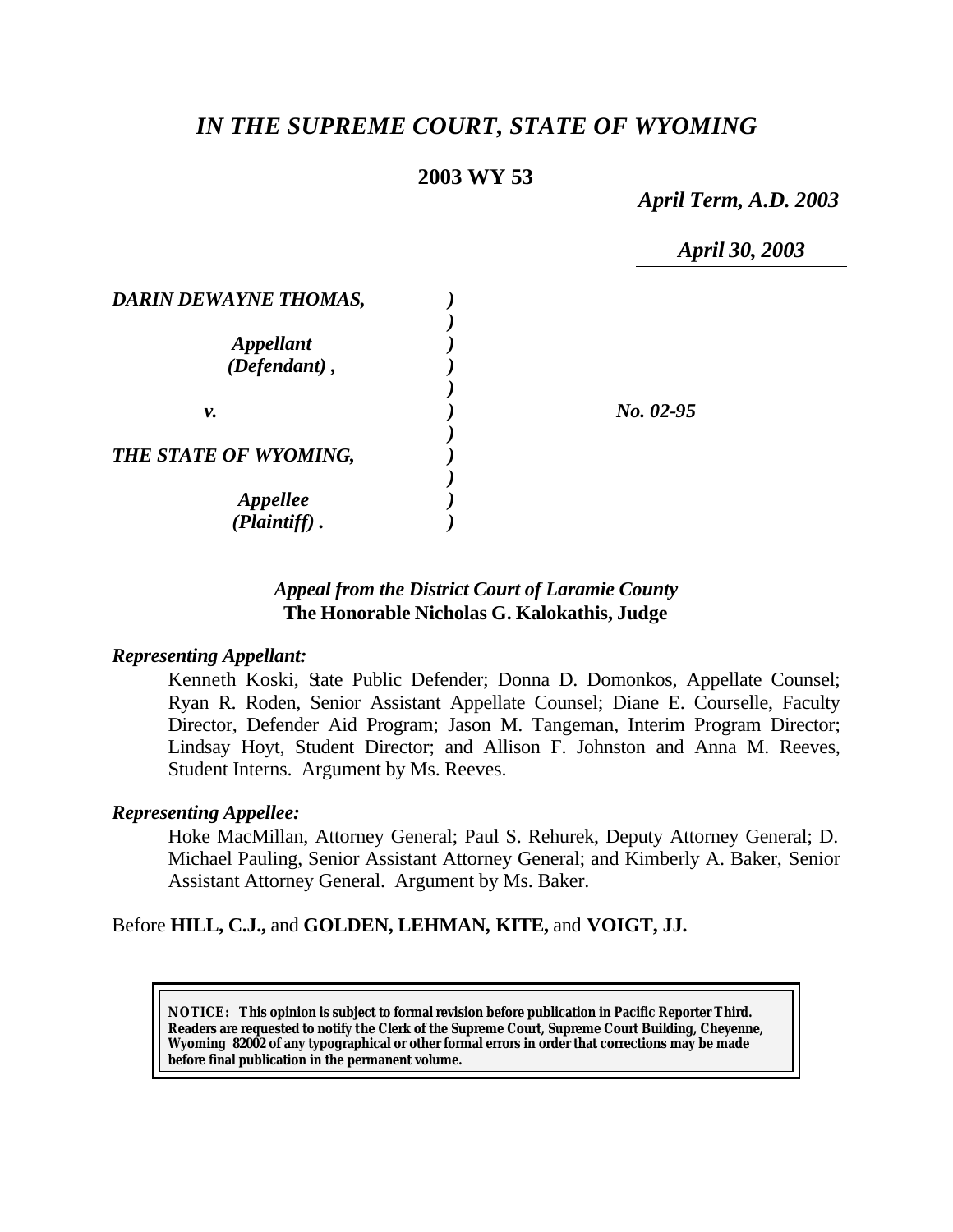#### **LEHMAN, Justice.**

l

[¶1] Darin Dewayne Thomas (Thomas) appeals the judgment and sentence imposed upon his conviction of one count of possession with the intent to deliver cocaine, in violation of Wyo. Stat. Ann. §§ 35-7-1031(a)(i) and 35-7-1016(b)(iv) (LexisNexis 2001).<sup>1</sup> Thomas claims, among other things, that the court erred in failing to give a lesser-included offense instruction on possession of a controlled substance. Finding such error, we reverse.

#### *ISSUES*

[¶2] Thomas presents three issues for our consideration:

I. Whether the trial court committed reversible error when it refused to instruct the jury on the lesser-included offense of felony possession of a controlled substance pursuant to W.S.  $§ 35-7-1031(c)(iii).$ 

II. Whether the trial court committed plain error and denied Mr. Darin Thomas of his constitutional right to a fair trial by failing to exclude evidence contrary to the holding in *Bennett v. State*, 794 P.2d 879 (Wyo. 1990).

III. Whether the trial court denied Mr. Darin Thomas his constitutional right to procedural due process when it conducted W.R.E. 404(b) hearing in his absence, in violation of W.R.Cr.P. 43(a) and W.S. § 7-11-202.

#### *FACTS*

[¶3] Officers from the Cheyenne Police Department became aware that Thomas had two outstanding warrants based on parole violations. Lieutenant Robert Korber (Korber) knew Thomas and learned where Thomas' girlfriend, Kathy Curtis (Curtis), lived. On January 5, 2001, intending to arrest Thomas pursuant to the outstanding warrants, Korber went to the Curtis residence. When Korber arrived at the residence, he saw the Firebird car he believed Thomas to be using parked in front of the residence.

[¶4] Korber and two other police officers approached the residence and encountered Curtis taking down her Christmas decorations. Upon contact with Curtis, the officers explained their reason for being there. Curtis informed the officers that Thomas was not at the resi-

 $1$  Although the information and the appellant cite the 1997 edition of this statute, there is no difference between that edition and the current edition; and we will therefore cite to the 2001 edition of this statute.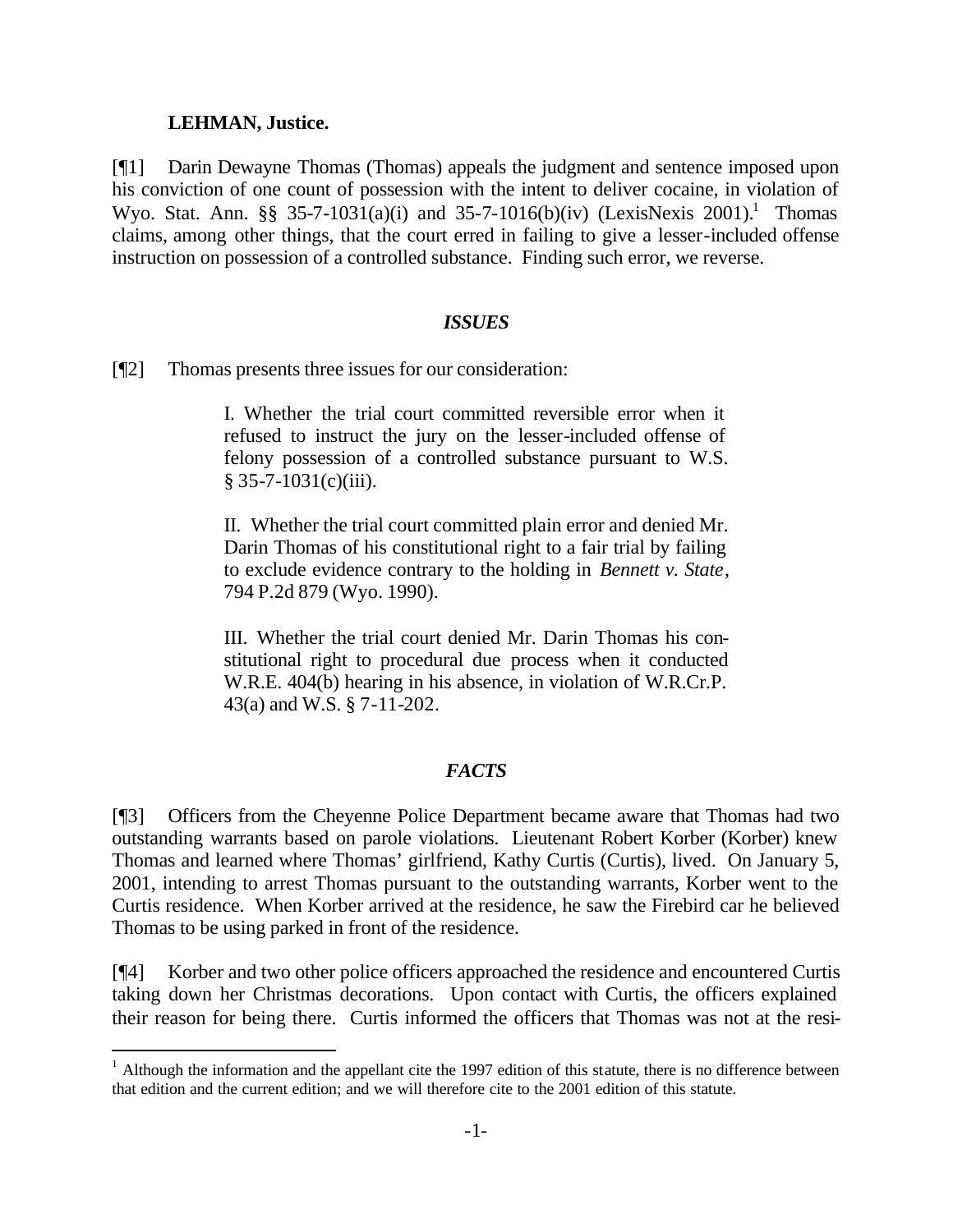dence, but Thomas had borrowed her car and would be back shortly. The other officers left the residence, but Korber waited for Thomas to return. Approximately three hours later, Thomas did return, at which time Korber radioed for backup and proceeded outside to arrest Thomas.

[¶5] Korber approached Thomas announcing that Thomas was under arrest and demanding that Thomas get out of the car and place the keys on top of the vehicle. Thomas exited the vehicle and placed the keys on the car but then turned to run. Thomas only made it a short distance before he was stopped. In that short distance, however, Korber witnessed Thomas drop two plastic bags out of his jacket pocket. Thomas was then handcuffed and Korber retrieved the bags.

[¶6] The bags Thomas dropped were found to contain marijuana and cocaine. The cocaine was packaged in fifteen separate bindles. When Thomas was patted down, empty plastic bags, smoking papers, and \$467 were found. Three other officers arrived on the scene after Thomas had been handcuffed. The officers searched both Curtis' car and the Firebird. They found no drugs or drug paraphernalia in Curtis' car. They found a small set of scales in the Firebird. The officers eventually learned that the Firebird was registered to Thomas' brother, Alvin Thomas.

[¶7] Thomas was charged with one count of possession with intent to manufacture or deliver a controlled substance pursuant to Wyo. Stat. Ann. § 35-7-1031(a)(i) and 35-7-1016 (b)(iv) (LexisNexis 2001). The total weight of the cocaine without packaging was 7.71 grams. Thomas' first trial commenced on May 7, 2001, but was declared a mistrial because Thomas was brought before the jury in his prison uniform and shackles. The second trial began on June 4, 2001. The testimony presented included statements about the packaging and quantities used in drug culture. Police officers testified that the quantities possessed by Thomas were typically held by someone who intended to sell. Alvin Thomas and Curtis testified for the defense. Alvin Thomas testified that the Firebird and the scale found therein belonged to him. He further testified that he used the scale for automotive repair and that he had loaned his brother \$480 prior to the arrest. Curtis testified that she had never seen Thomas use or sell drugs.

[¶8] During the course of the proceedings, both the State and Thomas at some point requested an instruction on the lesser-included offense of felony possession. However, no instruction on the lesser-included offense was ever given. On June 5, 2001, the jury found Thomas guilty of possession with the intent to deliver cocaine. Thomas was sentenced to a period of not less than four nor more than twelve years in the Wyoming State Penitentiary. This appeal followed.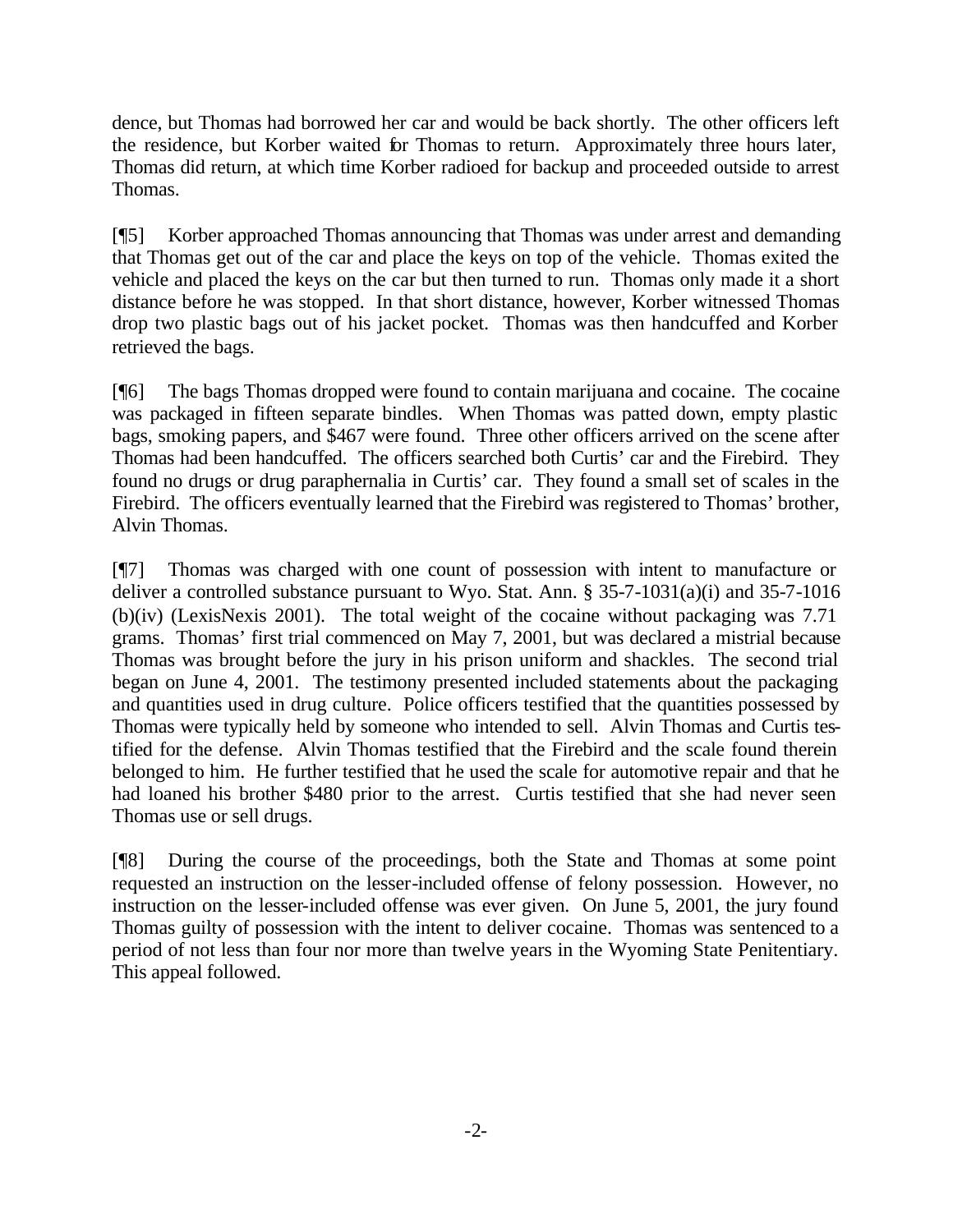#### *STANDARD OF REVIEW*

[¶9] "Where proper objection is made on the record, a district court's failure to give a lesser-included offense instruction is subject to a de novo standard of review." *Houghton v. State*, 6 P.3d 643, 646 (Wyo. 2000) (citing *Paramo v. State*, 896 P.2d 1342, 1344 (Wyo. 1995)).

#### *DISCUSSION*

[¶10] We have recognized that we employ the statutory elements test to determine whether a lesser-included offense instruction should be given. Under this test a lesser-included offense instruction is appropriate if all the elements of the lesser offense are also elements of the greater offense, and some evidence has been presented that would rationally permit a jury to find the accused guilty of the lesser offense and not guilty of the greater offense. *Houghton v. State*, 6 P.3d at 646 (citing *State v. Keffer*, 860 P.2d 1118, 1134 and 1136 (Wyo. 1993)). We have also said, "[w]here the proposed lesser included offense requires proof of an element not required for the greater offense, no instruction need be given." *Chapman v. State*, 2001 WY 25, ¶29, 18 P.3d 1164, ¶29 (Wyo. 2001) (citing *Keffer* at 1134; *Jackson v. State*, 891 P.2d 70, 74 (Wyo. 1995)).

[¶11] We recently explained that the statutory elements test is more fully expressed as a five-step analytic process. *Mueller v. State*, 2001 WY 134, ¶9, 36 P.3d 1151, ¶9 (Wyo. 2001). The five steps are:

> 1) a proper request for the instruction is made; 2) the elements of the lesser-included offense are identical to part of the elements of the greater offense; 3) there is some evidence that would justify conviction of the lesser-included offense; 4) the proof on the element or elements differentiating the two crimes is sufficiently in dispute that the jury may consistently find the defendant innocent of the greater and guilty of the lesserincluded offense; and 5) mutuality exists such that the lesserincluded charge can be demanded by either the prosecution or the defense.

Applying this five-step analytical process to this case, we determine that it was error to refuse to give a lesser-included offense instruction on felony possession of a controlled substance.

[¶12] First, a proper request for the instruction was made. The record indicates that the appropriateness of a lesser-included offense instruction was discussed at least three times by the trial court and counsel. During the W.R.E. 404(b) hearing, the State requested an instruction on the lesser-included charge of felony possession of a controlled substance at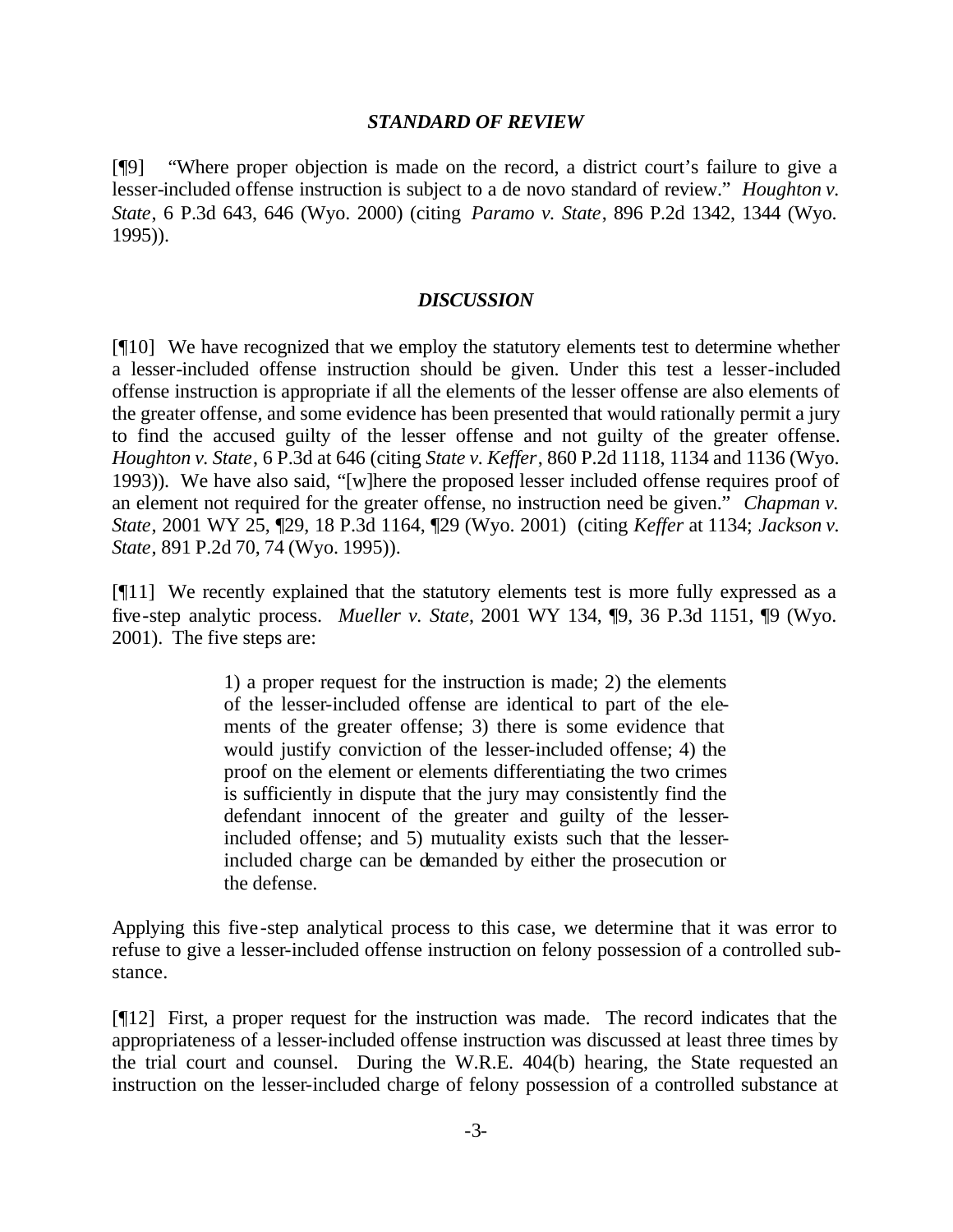which time a discussion about the appropriateness of such an instruction was held. Immediately prior to the beginning of the first trial, which resulted in a mistrial, the court and counsel again discussed the lesser-included offense instruction. Following the close of evidence at the second trial, the trial court conducted a formal jury instruction conference. At this conference, defense counsel requested lesser-included offense instructions for both misdemeanor possession and felony possession of a controlled substance. The trial court denied the requests.

[¶13] The State, citing *Pearson v. State*, 12 P.3d 686, 688 (Wyo. 2000),<sup>2</sup> claims that the party requesting the lesser-included offense instruction must present an instruction in writing to preserve the argument for appeal. We agree that the language cited by the State does appear in the *Pearson* case. However, we also recognize that the trial court always has the duty to properly instruct the jury concerning the applicable law. In fact, a trial court may, and sometimes should, give an instruction without a request from either party. *Mueller*, ¶9. "The failure to give a lesser-included offense instruction when such an offense exists and the evidence presented would support conviction of that offense constitutes reversible error." *Houghton*, at 646 (citing *Paramo*, 896 P.2d at 1344).

[¶14] Furthermore, when looking at the full text surrounding the language from *Keffer* quoted in the *Pearson* case we see

> an objection must be imposed "to give the trial court an opportunity to correct possible error in instructions before the jury retires." *Muniz v. State*, 783 P.2d [141] at 14[2] [(Wyo. 1989)]; *Morris v. State*, 644 P.2d 170 (Wyo. 1982). In the absence of an objection to preserve the error, review will be limited to the noticing of any plain error. *Derksen* [*v. State*], 845 P.2d 1383 [(Wyo. 1993)]; *Craney* [*v. State*], 798 P.2d 1202 [(Wyo. 1990)]; *Muniz*, 783 P.2d 141.

> The objection by a party requesting a lesser included offense instruction, however, is preserved when the instruction is refused, but was presented in writing with appropriate argument to inform the trial court of the nature and grounds for the instruction on the lesser included offense. *Keller* [*v. State*], 771 P.2d 379 [(Wyo. 1989)]; accord *Muniz*, 783 P.2d at 142 (citing

l

<sup>2</sup> The State quotes the following language from *Pearson*, 12 P.3d at 688 (quoting *State v. Keffer*, 860 P.2d at 1137):

It is essential to the preservation for appeal of the refusal of a proposed instruction on a lesser included offense that the party present the instruction "in writing with appropriate argument to inform the trial court of the nature and grounds for the instruction on the lesser included offense."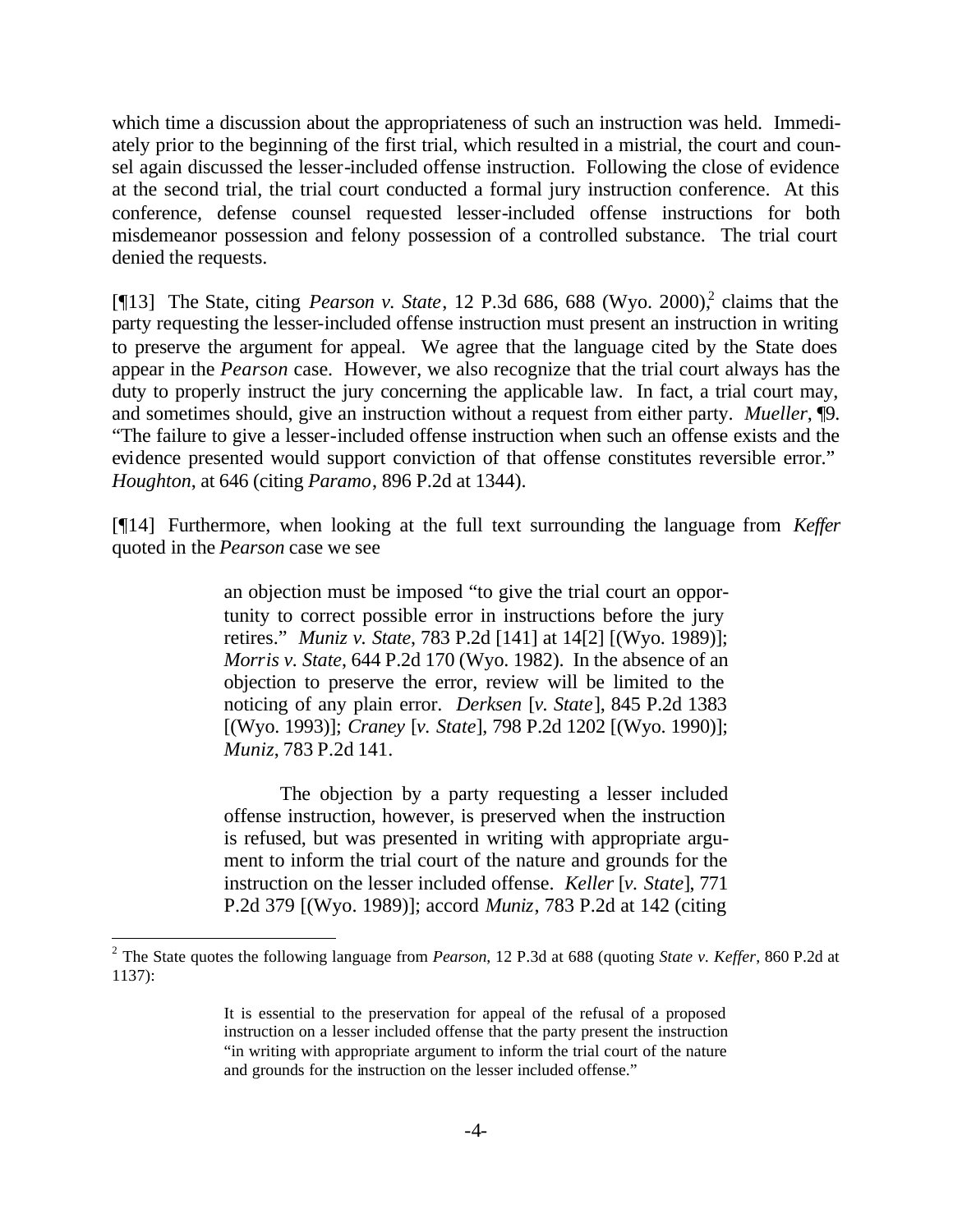rule that: "When refusal of an instruction is claimed to be in error, the record must contain a clear statement sufficient to inform the trial court of the basis of the asserted error.") This rule may obviate the necessity of saying, "I object" after the court's ruling, but any uncertainty is avoided by simply voicing the objection.

*Keffer*, 860 P.2d at 1137 (some citations omitted). As the full language shows, the true concern is whether the lower court was put on notice that a lesser-included offense instruction was being requested and was given the opportunity to correct any possible error.

[¶15] The best course of action would be the presentation of a written instruction. However, barring a party from arguing the issue on appeal because he presented no written instruction when the issue was discussed three times would certainly elevate form over substance. The trial court was clearly on notice that a lesser-included offense instruction was being requested. The requested instruction was not a complicated or unknown instruction. The form of a possession instruction is well known and could easily be drawn from the pattern instructions. The record also shows that the trial court did not refuse to give the requested instruction because no written instruction was offered. Instead, it appears from the discussions with counsel that the trial court refused to give the instruction because it believed the form of the statute involved prevented such an instruction. Presenting the instruction in writing may have been an exercise in futility. Therefore, we find that a proper request was made, and the first step of the *Mueller* analytical process has been met.

[¶16] Second, the elements of the lesser-included offense are identical to part of the elements of the greater offense. Federal courts have long held that possession of a controlled substance is a lesser-included offense of possession with the intent to distribute a controlled substance. *See United States v. Lacey*, 86 F.3d 956, 970 (10<sup>th</sup> Cir. 1996) (stating "it is wellsettled that the offense of possession with intent to distribute consists of all the elements of simple possession"); *United States v. Burns*, 624 F.2d 95, 104 (10<sup>th</sup> Cir. 1980); *United States v. Brischetto*, 538 F.2d 208, 209-10 (8<sup>th</sup> Cir. 1976).

[¶17] Common sense indicates that possession of a controlled substance is a lesser-included offense of possession with the intent to deliver a controlled substance under the Wyoming statutory scheme as well. In fact, the State seems to concede that it is "although the State could find no case directly on point." The State is correct in asserting that this court has never specifically addressed whether possession of a controlled substance is a lesser-included offense of possession with the intent to deliver a controlled substance. We will do so now. In making this determination we cannot merely assume that possession of a controlled substance is a lesser-included offense, instead we must consider the elements of each offense. Both offenses can be found in Wyo. Stat. Ann.  $\S 35$ -7-1031.<sup>3</sup> Subsection (a) forbids the

l

<sup>&</sup>lt;sup>3</sup> The relevant portions of Wyo. Stat. Ann. 35-7-1031 read: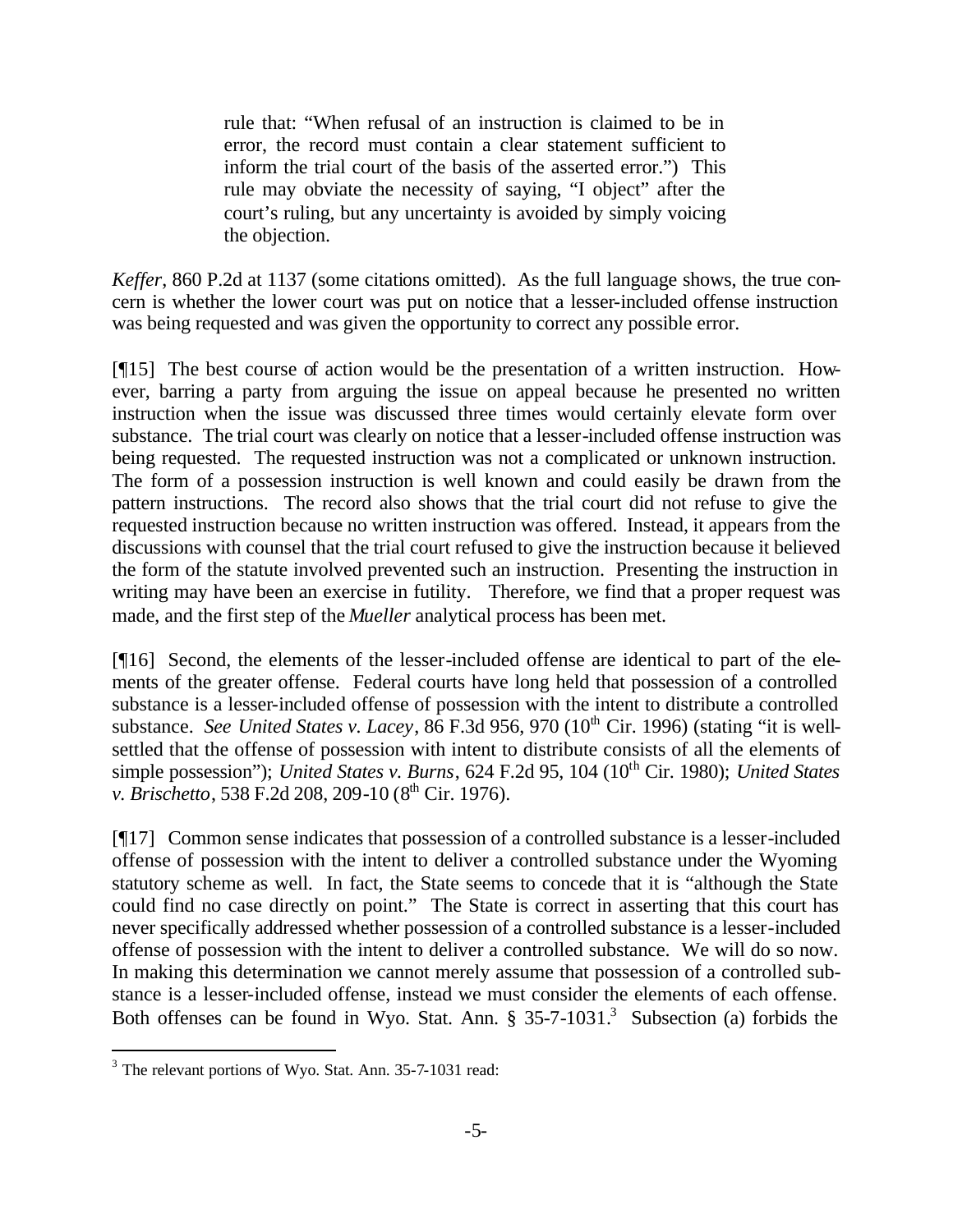manufacture, delivery, or possession with intent to manufacture or deliver a controlled substance. Subsection (c) makes it unlawful for a person to knowingly or intentionally possess a controlled substance.

[¶18] We have on several occasions discussed the elements of each offense. To be convicted of possession with the intent to deliver a controlled substance under Wyo. Stat. Ann. § 35-7-1031, the State must present sufficient evidence that 1) the defendant possessed 2) with the intent to deliver, 3) a controlled substance. *Urrutia v. State*, 924 P.2d 965, 967 (Wyo. 1996) (citing *Wise v. State*, 654 P.2d 116, 118 (Wyo. 1982)). The elements of the lesser offense of possession are: the defendant 1) either individually or jointly with another

(i) Methamphetamine or a controlled substance classified in Schedule I or II which is a narcotic drug, is guilty of a crime and upon conviction may be imprisoned for not more than twenty (20) years, or fined not more than twenty-five thousand dollars (\$25,000.00), or both;

. . .

l

(c) It is unlawful for any person knowingly or intentionally to possess a controlled substance unless the substance was obtained directly from, or pursuant to a valid prescription or order of a practitioner while acting in the course of his professional practice, or except as otherwise authorized by this act. Any person who violates this subsection:

> (i) And has in his possession a controlled substance in the amount set forth in this paragraph is guilty of a misdemeanor punishable by imprisonment for not more than twelve (12) months, a fine of not more than one thousand dollars (\$1,000.00), or both. … For purposes of this paragraph, the amounts of a controlled substance are as follows:

. . .

. . .

(C) For a controlled substance in powder or crystalline form, no more than three (3) grams;

(iii) And has in his possession any other controlled substance classified in Schedule I, II or III in an amount greater than set forth in paragraph (c)(i) of this section, is guilty of a felony punishable by imprisonment for not more than five (5) years, a fine of not more than ten thousand dollars (\$10,000.00), or both[.]

<sup>(</sup>a) Except as authorized by this act, it is unlawful for any person to manufacture, deliver, or possess with intent to manufacture or deliver, a controlled substance. Any person who violates this subsection with respect to: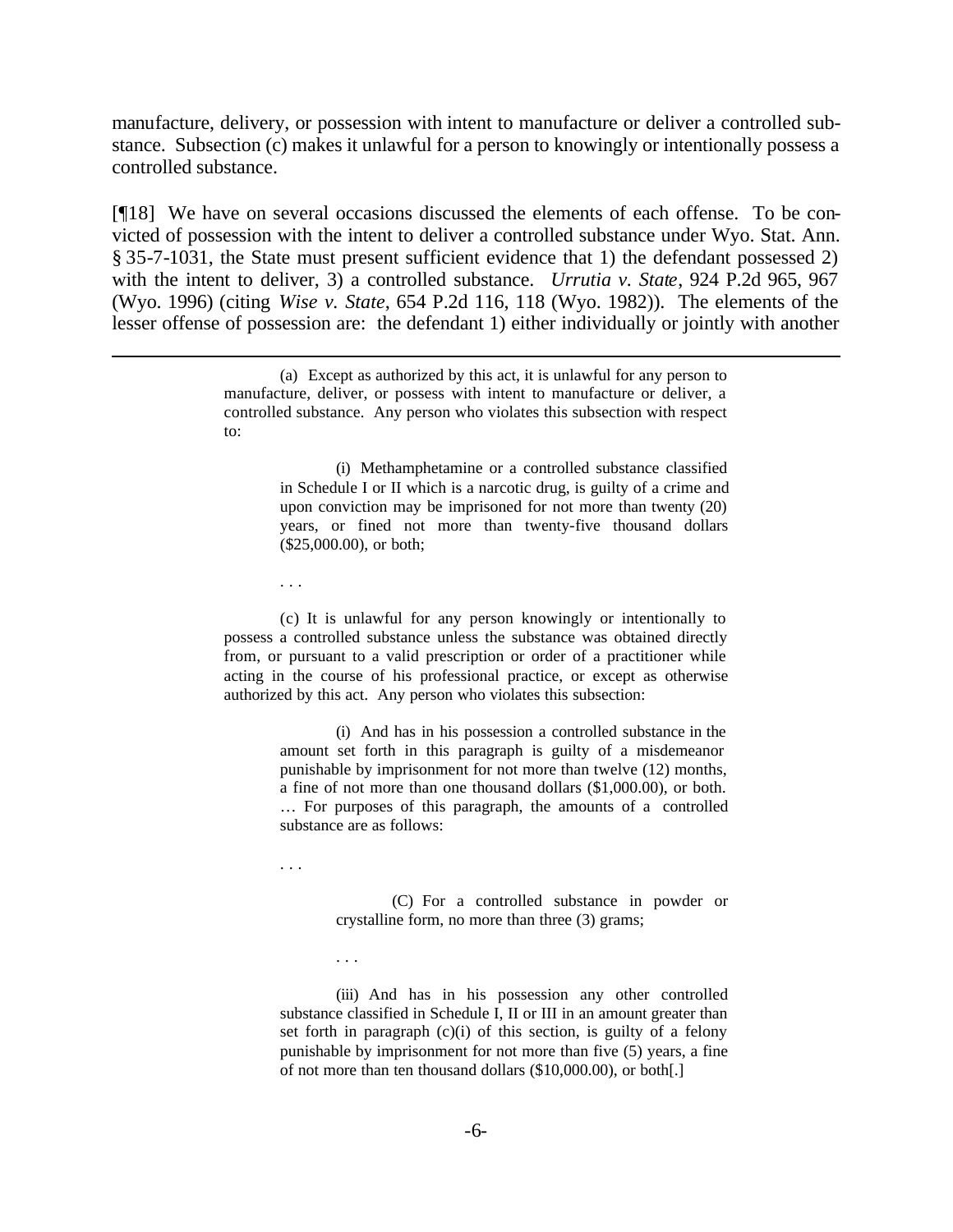exercised dominion and control over the substance; 2) had knowledge of its presence; and 3) had knowledge the substance was a controlled substance. *Lee v. State*, 2003 WY 8, ¶10, 61 P.3d 1225, ¶10 (Wyo. 2003) (quoting *Houghton*, 6 P.3d at 647). The possession element in the greater offense requires the same poof as in the lesser offense. *Urrutia v. State*, 924 P.2d at 967.

[¶19] The Nebraska Supreme Court offers the following explanation on a similar statutory scheme:

> [T]he offenses of possession of different types of controlled substances are stated separately in subsections in order to assign each such possession of a controlled substance offense to a different class of crime depending on the type and/or weight of the controlled substance. Therefore, one can [possess with the intent to deliver] a "controlled substance" by possessing one of a variety of "controlled substances." One cannot, however, commit the greater crime of [possession with the intent to deliver] a controlled substance without committing the lesser offense of possession of a controlled substance, notwithstanding the fact that there are several forms of illegal possession.

*State v. Johnson*, 627 N.W.2d 753, 760 (Neb. 2001). We agree with this rational explanation and conclude the crime of possession of a controlled substance is a lesser-included offense of possession with the intent to deliver such controlled substance.

[¶20] This issue is slightly complicated by the fact that there are two forms of the crime of possession, i.e., misdemeanor possession and felony possession. As can be seen by the statutory language quoted above, a defendant can be convicted of felony possession only when the amount possessed is greater than the amount listed for misdemeanor possession. However, the fact that felony possession requires some showing of the amount to properly classify the crime does not preclude a lesser-included offense instruction. This is due to the fact that a person is guilty of the crime of possession of a controlled substance regardless of the amount of the controlled substance that he possessed. *See State v. Malone*, 552 N.W.2d 772 (Neb.App. 1996). The weight or amount of the substance possessed determines only the grade and punishment imposed, and we find the penalty to be irrelevant in determining whether a lesser-included offense instruction is warranted.<sup>4</sup>

[¶21] We have "long recognized that possession of a controlled substance is a lesserincluded offense of delivery of a controlled substance." *Nava v. State*, 904 P.2d 364, 367

<sup>&</sup>lt;sup>4</sup> To avoid confusion, we seek to clarify that for a felony possession conviction the jury must be presented with proof beyond a reasonable doubt that the amount of the controlled substance possessed was a felony amount. *See Apprendi v. New Jersey*, 530 U.S. 466, 476-86, 120 S.Ct. 2348, 2355-2360, 147 L.Ed.2d 435 (2000); *Joyner v. State*, 2002 WY 174 ¶19, n.5, 58 P.3d 331, ¶19, n.5 (Wyo. 2002) (citing *Apprendi*).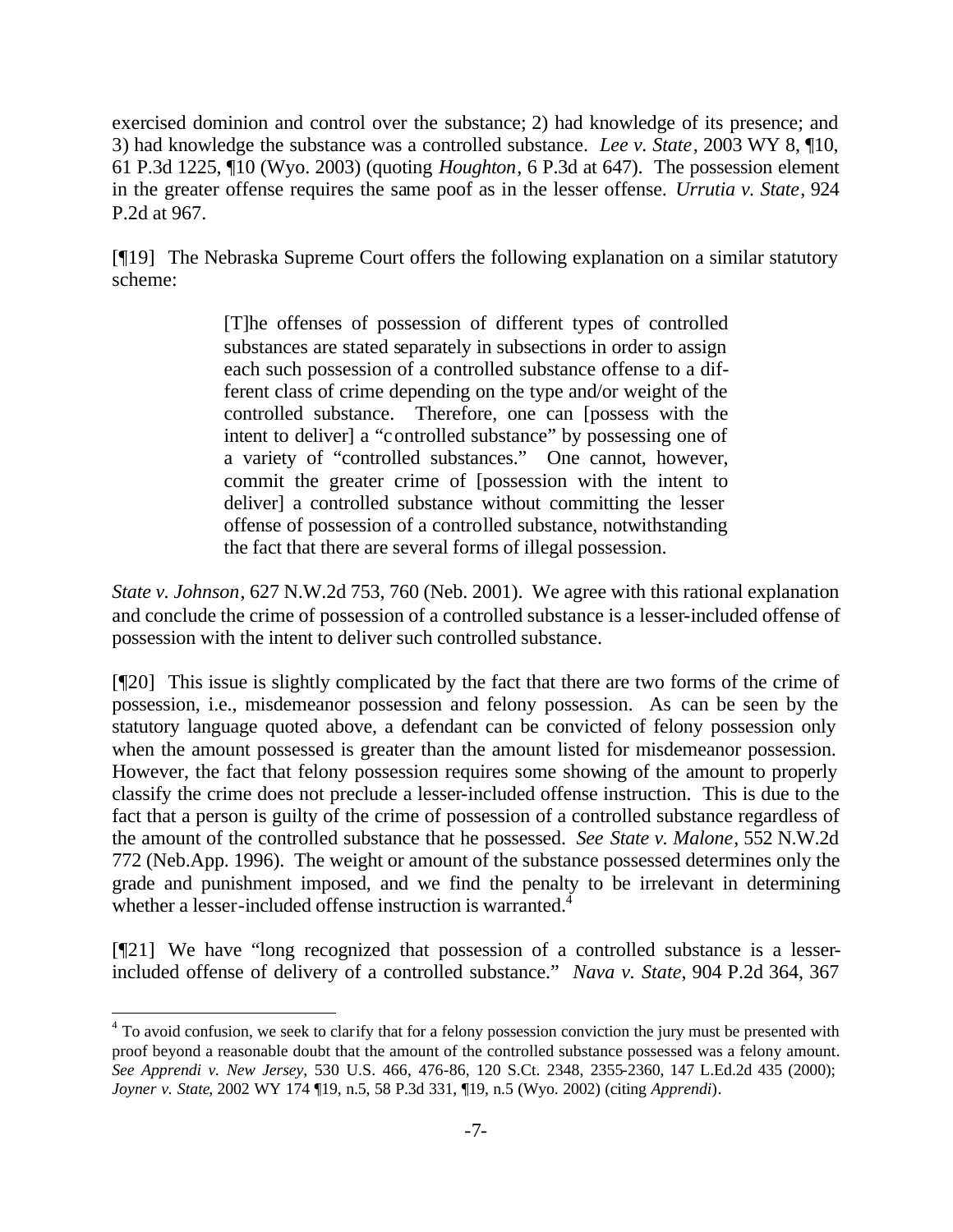(Wyo. 1995) (citing *Johnson v. State*, 695 P.2d 638 (Wyo. 1985); *Boyd v. State*, 528 P.2d 287 (Wyo. 1974); *Dycus v. State*, 529 P.2d 979 (Wyo. 1974)). The offense of delivery of a controlled substance comes from the exact same statute as possession with the intent to deliver. Delivery of a controlled substance does not require proof of the amount possessed; yet, we have held that possession of a controlled substance is a lesser-included offense of delivery. It would make little, if any, sense to decide that possession of a controlled substance is a lesser-included offense of delivery but not of possession with the intent to deliver a controlled substance.

[¶22] Moreover, as we discussed in *Keffer* there are three constitutional mandates that must be considered when examining lesser-included offense situations. *Keffer*, 860 P.2d at 1129. Double jeopardy, notice, and due process must be accommodated when considering a lesserincluded offense instruction. The *Keffer* opinion presented an in-depth analysis of each of theses three constitutional constraints that we will not repeat here. However, we do believe it is worth mentioning a few points related to these constitutional constraints.

[¶23] We think recognizing that possession of a controlled substance is a lesser-included offense of possession with the intent to deliver best satisfies double jeopardy. An acquittal on a possession with the intent to deliver charge should certainly prevent a later charge of possession resulting from the same incident. This double jeopardy bar indicates that a lesserincluded offense is involved.

[¶24] Furthermore, the defendant is always entitled to an instruction giving his theory of defense if supported by the evidence. *Warren v. State*, 835 P.2d 304, 309 (Wyo. 1992) (citing *Amin v. State*, 811 P.2d 255 (Wyo. 1991); *McInturff v. State*, 808 P.2d 190 (Wyo. 1991); *Oien v. State*, 797 P.2d 544 (Wyo. 1990)).The defendant receives due process by this procedural safeguard. *Keffer*, 860 P.2d at 1132 ("Where one of the elements of the offense charged remains in doubt, but the defendant is plainly guilty of some offense, the jury is likely to resolve its doubts in favor of conviction.") (quoting *Keeble v. United States*, 412 U.S. 205, 212-13, 93 S.Ct. 1993, 1998, 36 L.Ed.2d 844 (1973)). Therefore, due process is best satisfied by the recognition of a lesser-included offense in this type of situation.

[¶25] A defendant must receive notice of the charges for which he must make his defense. *Keffer*, 860 P.2d at 1132. This means that a defendant must have notice that he may be convicted of either charge. Because the elements of possession are the same as some of the elements of possession with the intent to deliver, defendants are on notice that they may be called to defend the lesser-included charge. *Keffer*, at 1132-33. As such, the constitutional mandate of notice is not offended by finding possession to be a lesser-included offense of possession with the intent to deliver. Therefore, we find the second step of the *Mueller*  analysis met.

[¶26] Third, there is some evidence that would justify conviction of the lesser-included offense. The State, having essentially conceded that possession is a lesser-included offense of possession with the intent to deliver, focuses its argument on this factor. The State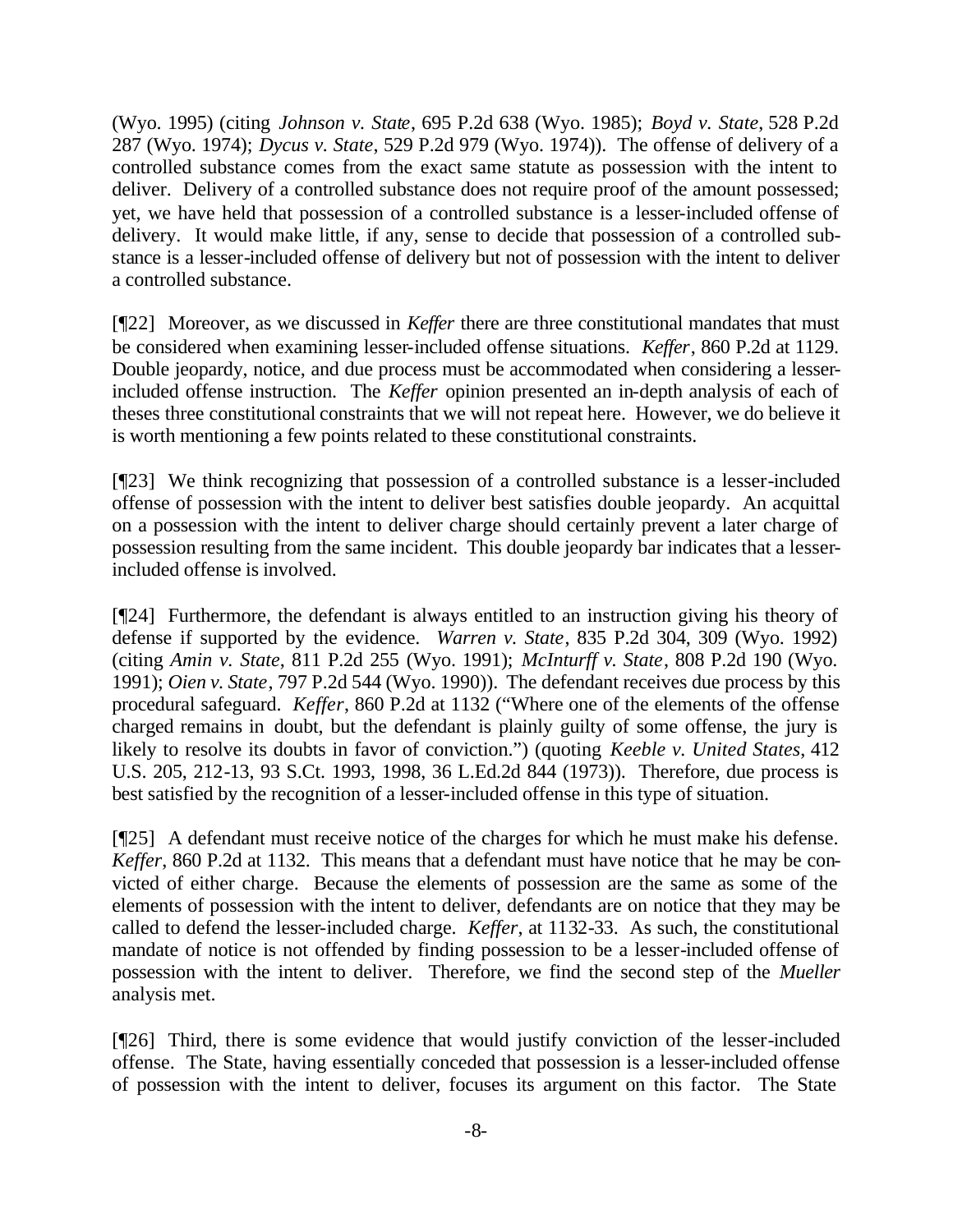stresses that the cocaine's packaging, the defendant's possession of more plastic bags, the money possessed by the defendant, the rolling papers, and the scales all indicate that the substance was possessed with the intent to deliver. While these are indeed all factors in favor of the State's argument, we have said that "[i]n considering this question, we are bound by the rule that only a minimal amount of evidence is necessary to support the giving of a lesserincluded offense instruction." *Houghton*, 6 P.3d at 647 (citing *Nava v. State*, 904 P.2d at 367).

[¶27] Thomas argues that the evidence showed that the scale was found in his brother's car, Thomas was not driving the Firebird when arrested, and Alvin Thomas testified that the scale belonged to him. Alvin Thomas further testified that the money Thomas possessed was a loan from him. Curtis testified that she never saw Thomas using or selling cocaine. Thomas also claims that the amount possessed could have been for personal use and that the fingerprints on the packaging did not belong to him. When making a determination on this issue, the "[e]vidence is to be viewed in a light favorable to the accused and taken as true to determine if evidence is competent." *Chavez-Becerra v. State*, 924 P.2d 63, 67 (Wyo. 1996) (citing *Stagner v. State*, 842 P.2d 520, 522 (Wyo. 1992)). Absent some clear statement of intent, intent is inferred from the circumstances surrounding the defendant's possession. In this case, Thomas' intent had to be inferred from all the evidence surrounding his arrest. Several circumstances can infer intent including there was an attempt to deliver, the amount possessed was consistent with delivery, other paraphernalia consistent with delivery was found, and the controlled substance was in a form consistent with delivery. The evidence cited by Thomas would, if believed, negate the inference of intent to sell. We, therefore, find that the third step in the analysis is met.

[¶28] Fourth, the proof on the element or elements differentiating the two is sufficiently in dispute that the jury may consistently find the defendant innocent of the greater and guilty of the lesser-included offense. The defendant's intent when possessing a controlled substance is the element that differentiates between the two crimes. The State went to great lengths to show that Thomas' possession was indicative of dealing. Although Thomas to some extent disputed that the drugs belonged to him at all, his intent seemed to be the main dispute. The fourth step of the analysis is met.

[¶29] Fifth, there is mutuality. Both parties at some point requested the instruction, as they both had a right to do. The fifth and final step in the analysis is met. Therefore, we hold that the trial court erred in failing to give a lesser-included offense instruction, and we reverse and remand the matter to the district court for a new trial or other appropriate proceedings.

[¶30] Given that our resolution of the first issue is dispositive, we will not address the remaining two issues. However, because another trial may take place with the same witnesses, we would remind all involved that opinion testimony concerning a defendant's guilt is impermissible. *Bennett v. State*, 794 P.2d 879, 882 (Wyo. 1990). Of course, as part of proving the defendant's intent to deliver, testimony may be admitted to show the typical practices of drug dealers and users. *United States v. Griffith*, 118 F.3d 318, 321 (5<sup>th</sup> Cir.